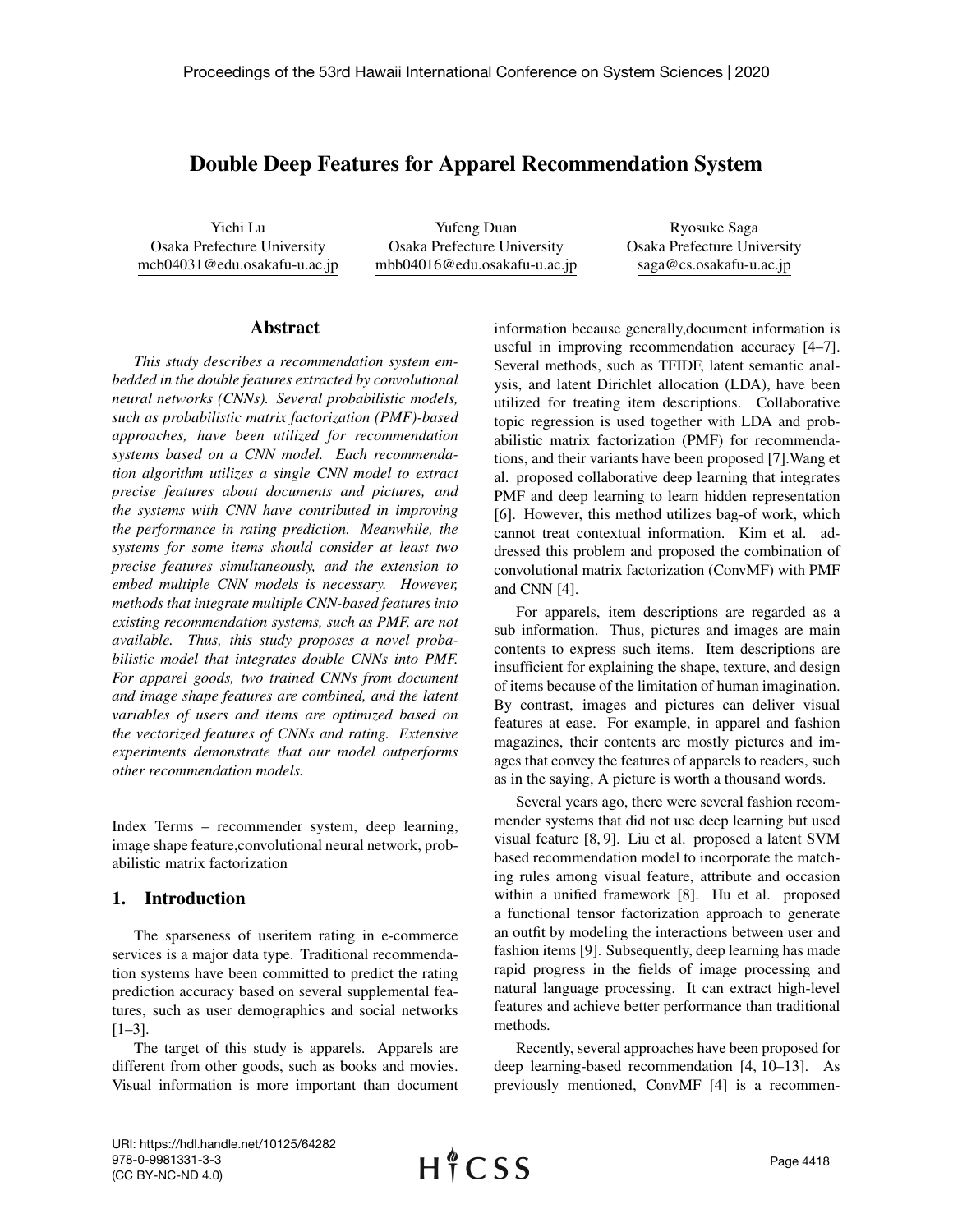Table 1. comparison of typical recommendation system combining matrix factorization with deep learning

|                                              | ConvMF [4]     | <b>VBPR [15]</b> | ISFMF $[16]$   | Proposed       |
|----------------------------------------------|----------------|------------------|----------------|----------------|
| Relationship between model and deep learning | Tight          | Loose            | Tight          | Tight          |
| Recommended object                           | Movie          | Apparel          | Apparel        | Apparel        |
| Side information                             | Text           | Image            | Image          | $Text + Image$ |
| Prediction                                   | Rating $(1-5)$ | $Binary(0-1)$    | Rating $(1-5)$ | Rating $(1-5)$ |

dation model that uses CNN. Although the document information and user-item rating of the ConvMF model are tight, they do not fully utilize the document and visual information. Here, tightly indicates that the parameters of CNN and PMF are optimized simultaneously. Hidasi et al. [13] proposed a session-based recommendation model based RNN. Wang et al. used CNN as a component for image feature extraction combined with traditional POI recommender systems [12]. There are several fashion recommender systems with deep learning [14–17]. He et al. investigated the usefulness of visual features for retrieval [14] and personalized ranking tasks [15]. Duan et al. proposed a recommender system that integrated the CNN into PMF to use image shape feature of items [16]. Han et al. propose to jointly train a Bi-LSTM model and a visual-semantic embedding for fashion outfit recommendation [17].

However, We can know from Table I that there is no tight recommendation models can utilize accurate side information from visual and document information.

Thus, we propose a framework called double deep feature matrix factorization (DDFMF), which is tightly embedded in double CNNs with PMF for document and visual information. We optimize the parameters of PMF and the document and visual information simultaneously to integrate user-item rating into the information seamlessly. We also utilize DeepContour, which is a deep learning-based edge extraction algorithm similar to Carny [18], to extract the visual information. We confirm the accuracy of our proposed method via an experiment using Amazon dataset.

The key contributions of this study are as follows. This work introduces the first approach that models not only user-item rating but also visual and document information tightly. In addition, this work shows the usability of visual information and its context extracted by CNN.

The remainder of this paper is organized as follows. Section II describes the preliminary knowledge about PMF, CNN, and visual features. Section III introduces the graphical model of DDFMF and the architecture of our CNN. Section IV presents the experimental results and model performance evaluation. Section V concludes the study and presents the future works.



Figure 1. Graphical model of PMF

### 2. Preliminary

#### 2.1. Probabilistic Matrix Factorization(PMF)

Salakhutdinov et al. [19] proposed the PMF, which is a well-known approach for recommendation systems. Table II summarizes the notations of PMF, and Fig. 1 shows the overview of the graphical model of PMF. We suppose that  $M$  users,  $N$  items, and a rating matrix  $R \in \mathbb{R}^{N \times M}$  exist. Also, we demand the user latent matrix  $R \in \mathbb{R}^{k \times N}$  and item latent matrix  $R \in \mathbb{R}^{k \times M}$ to reconstruct the rating matrix  $R$ . The goal of the PMF is to determine the optimal matrix  $U$ .  $V$  minimizes the loss function  $\mathcal{E}$ , as shown as follows:

$$
\min \mathcal{E}(U, V) = \sum_{i}^{N} \sum_{j}^{M} \frac{I_{ij}}{2} (r_{ij} - u_{i}^{T} v_{j})^{2} + \frac{\lambda_{U}}{2} \sum_{i}^{N} ||u_{i}||^{2} + \frac{\lambda_{V}}{2} \sum_{j}^{M} ||v_{j}||^{2}
$$
\n(1)

#### 2.2. Deep Features

In the last few years, deep learning has made significant progress in natural language processing, image processing and object detection, and we have been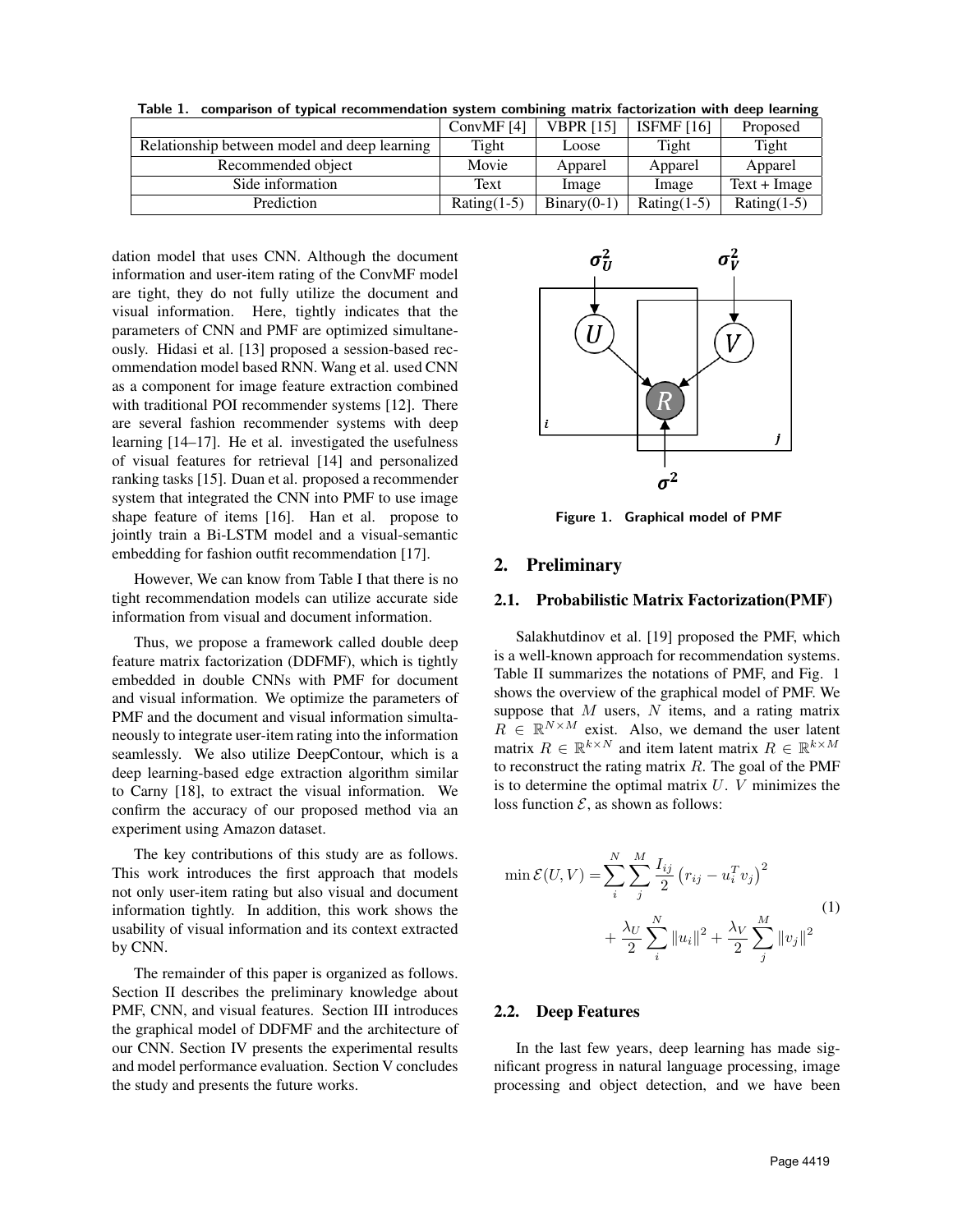| <b>Table 2. Notations</b>                      |                                                                     |  |  |  |  |
|------------------------------------------------|---------------------------------------------------------------------|--|--|--|--|
| Notation                                       | Description                                                         |  |  |  |  |
| R                                              | Rating matrix                                                       |  |  |  |  |
| $\overline{N}$                                 | Number of users                                                     |  |  |  |  |
| $u_i$                                          | Latent factors of user $i$                                          |  |  |  |  |
| $\boldsymbol{M}$                               | Number of items                                                     |  |  |  |  |
| $v_j$                                          | Latent factors of item $j$                                          |  |  |  |  |
|                                                | Rating of item j given by user $i$                                  |  |  |  |  |
| $\frac{r_{ij}}{\hat{r}_{ij}}$                  | Predicted rating of item $j$ given by user $i$                      |  |  |  |  |
|                                                | User latent factor                                                  |  |  |  |  |
| $\overline{V}$                                 | Item latent factor                                                  |  |  |  |  |
| $\boldsymbol{k}$                               | Size of latent factor                                               |  |  |  |  |
|                                                | Indicator, $I_{ij} = 1$ if $r_{ij} \neq 0$ , otherwise $I_{ij} = 0$ |  |  |  |  |
|                                                | Variance                                                            |  |  |  |  |
| $\frac{\sigma^2, \sigma_U^2, \sigma_V^2}{S_j}$ | Image shape feature of item $j$                                     |  |  |  |  |
| $\overline{D}_j$                               | Contextual feature of item $j$                                      |  |  |  |  |
| $s_j$                                          | Complex feature latent factor of item $j$                           |  |  |  |  |
| W                                              | Internal weights in the CNNs                                        |  |  |  |  |
| $w_d$                                          | Each weight in the CNNs                                             |  |  |  |  |

able to extract high-level features using deep neural networks. Meanwhile, these features are being applied to the recommender system, and these deep features are useful in improving recommendation accuracy [4].

Kim et al. [4] addressed limitations of the bag-of-words model-based approaches and proposed a novel document context-aware recommendation model(ConvMF) that integrates CNN into PMF. This models CNN can capture the contextual meaning of words in documents and can even distinguish the subtle contextual difference of the same word via different shared weights. Duan et al. [16] used the deep feature of the product image to improved the recommendation accuracy of the apparel recommender system. This deep feature is extracted by DeepContour. This method is proposed by Shen et al. [18, 20–22], and compared to the traditional method(Canny [23], Sketch tokens [24]), it can extract more accurate image shape features. They used CNN in learning contour features to improve the accuracy of contour detection. They divided the contour data into subclasses based on the contour shape, thereby converting the contour versus non-contour classification problem into a multi-class classification problem. They also proposed a new loss function called positive sharing loss function. This function focuses on the loss of contours and non-contours rather than the loss of each subclass and helps explore more discriminative features compared with the softmax loss function.



Figure 2. Graphical model of DDFMF

# 3. Double Deep Features Matrix Factorization( DDFMF)

### 3.1. Probabilistic Model of DDFMF

DDFMF is modified based on ConvMF [4]. We simultaneously use the contextual information of items and their image shape feature. Table II summarizes the notations of the DDFMF, and Fig. 2 shows the overview of the probabilistic model of the DDFMF. First, suppose that  $N$  users,  $M$  items, and a user-item rating matrix  $(R \in \mathbb{R}^{N \times M})$  exist. In a probabilistic point of view, the conditional probability of the observed rating matrix R is expressed as follows:

$$
p\left(R|U,V,\sigma^2\right) = \prod_{i}^{N} \prod_{j}^{M} \left[N\left(r_{ij}|u_i^T v_j,\sigma^2\right)\right]^{I_{ij}} \quad (2)
$$

where  $N(X|\mu, \sigma^2)$  is a Gaussian distribution of X with mean  $\mu$  and variance  $\sigma^2$ . Subsequently, R is matrix-decomposed into user latent model  $U \in \mathbb{R}^{k \times N}$ and item latent model  $V \in \mathbb{R}^{k \times M}$ . However, different from the traditional PMF, we assume that our item latent matrix  $V$  depends on the following four variables:

These four variables allow the item latent model to be further optimized for the ratings. Therefore, the final item latent model consists of the item latent, image shape latent factors, and contextual latent factors. The item latent factor is obtained by PMF decomposition, and the image shape and contextual latent factor are obtained by our CNNs. The final item latent model is expressed as follows:

$$
v_j = \text{cnn}(W, S_j, D_j) + \varepsilon_j \tag{3}
$$

$$
\varepsilon_j = N\left(0, \sigma_V^2 I\right) \tag{4}
$$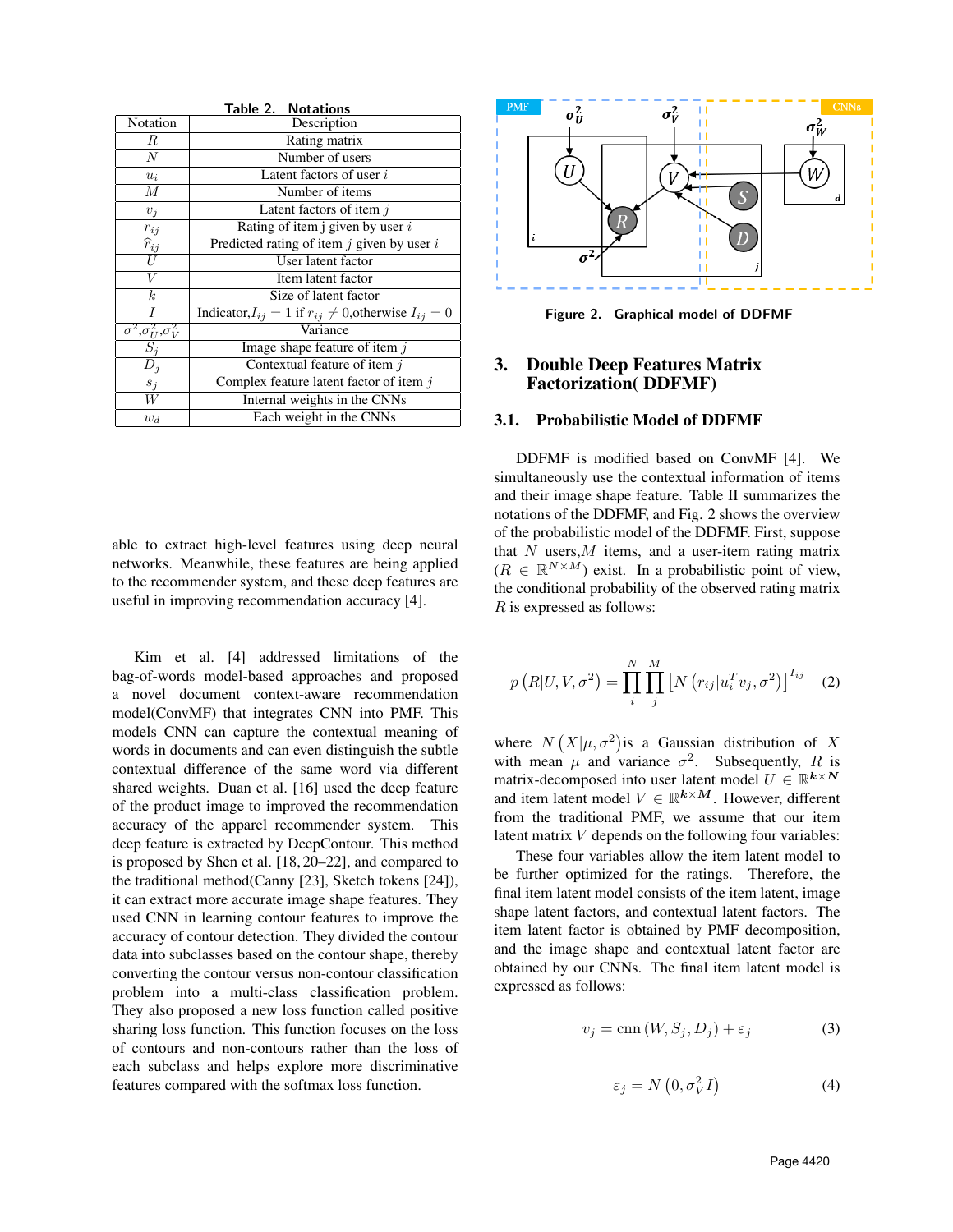

Document

Figure 3. The architecture of our CNNs



Figure 4. The CNN for extracting image shape feature



Figure 5. The CNN for extracting contextual feature

where  $cnn()$  represents the output of our CNNs architecture. For each weight  $w_k$  in  $W$ , we place zero-mean spherical Gaussian prior, the most commonly used prior.

$$
p\left(W|\sigma_W^2\right) = \prod_d N\left(w_d|0, \sigma_W^2\right) \tag{5}
$$

The prior distributions of latent models  $U$  and  $V$  are

$$
p\left(U|\sigma_U^2\right) = \prod_i^N N\left(u_i|0, \sigma_U^2\right) \tag{6}
$$

$$
p(V|W, S, D, \sigma_V^2) = \prod_j^M N(v_j|\text{cnn}(W, S_j, D_j), \sigma_V^2 I)
$$
\n(7)

# 3.2. Architecture of Our CNNs

Our CNNs generate an image shape and contextual latent vectors from the images and documents of items to compose high-precision item latent models with epsilon variables. Fig.3 shows our CNN architecture that comprises two networks. The first CNN is for extracting image shape features. We use transfer learning to place a pre-trained CNN model (DeepContour [18] ) into our structure for contour detection. This pre-trained model has four convolutional layers and three fully-connected layers. For our proposed model, we consider the output of the first fully-connected layer. Then, we use a three-channel image patch with a size of  $45 \times 45$ as input and obtain a 128-dimensional feature vector of the image shape (see Fig.4). The second CNN is for extracting contextual features. We use the CNN model from ConvMF and consider the output of the first fully-connected layer. Then, we can use a raw document as input and obtain a 300-dimensional contextual feature vector (see Fig.5).

Finally, we concatenate the feature vector of the image shape via the contextual feature vector and use a conventional nonlinear projection to obtain a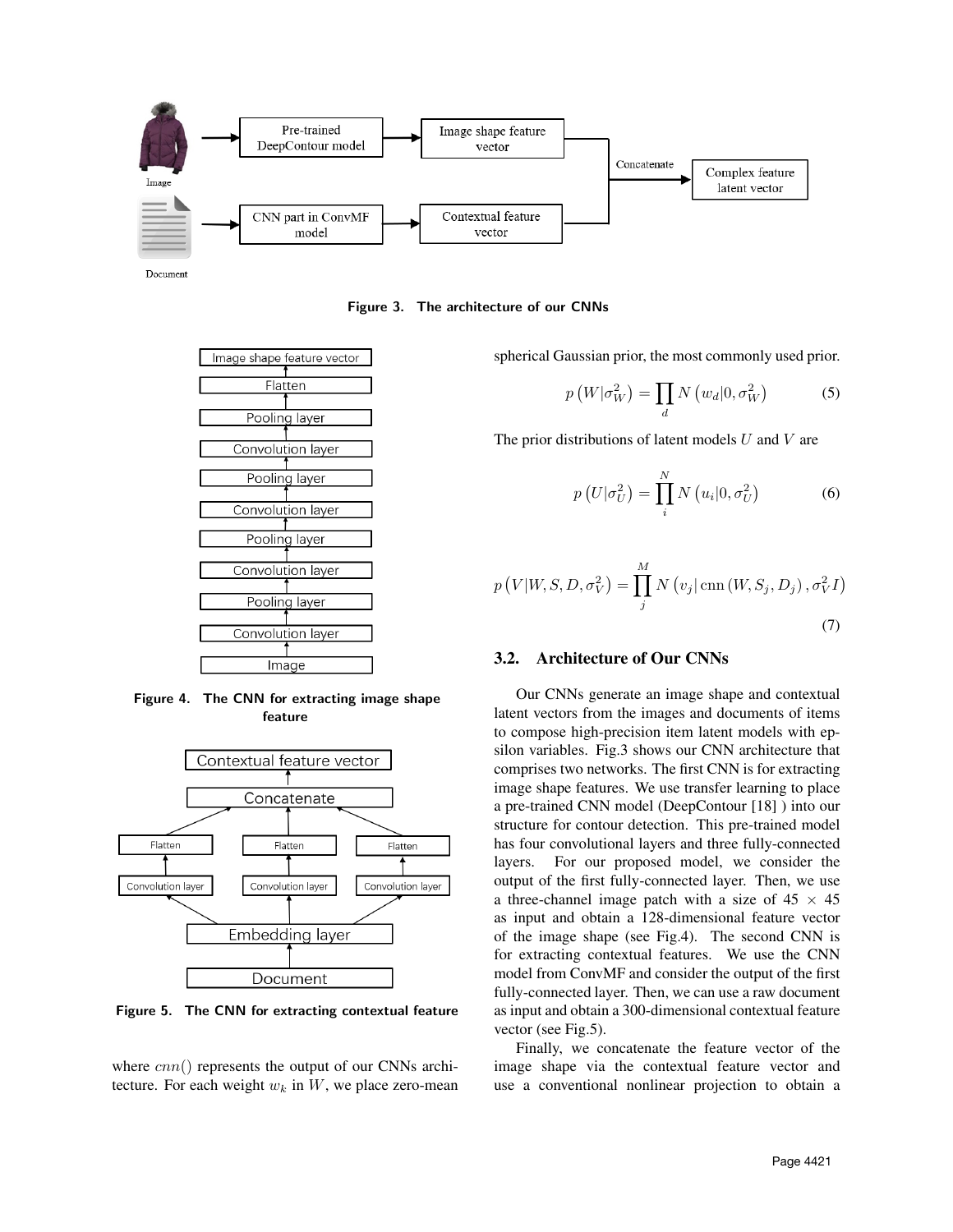k-dimensional latent vector of complex features. Our CNN model becomes a function that utilizes the images and documents of item j as input and returns the latent factor of the complex feature of item j as output, as expressed as follows:

$$
s_j = \text{cnn}(W, S_j, D_j) \tag{8}
$$

### 3.3. Optimization

To optimize the variables such as  $U, V, W$ , we use maximum a posteriori estimation as follows:

$$
\max_{U,V,W} \left( U, V, W | R, S, D, \sigma^2, \sigma_U^2, \sigma_V^2, \sigma_W^2 \right) = \max_{U,V,W} \left[ p\left( R | U, V, \sigma^2 \right) p\left( U | \sigma_U^2 \right) \right] \newline p\left( V | W, S, D, \sigma_V^2 \right) p\left( W | \sigma_W^2 \right) \newline p\left( W | \sigma_W^2 \right) \tag{9}
$$

If we give a negative logarithm on Eq.(9), it can be reformulated as follow:

$$
\min \mathcal{E}(U, V, W) = \sum_{i}^{N} \sum_{j}^{M} \frac{I_{ij}}{2} (r_{ij} - u_i^T v_j)^2
$$

$$
+ \frac{\lambda_U}{2} \sum_{i}^{N} ||u_i||^2
$$

$$
+ \frac{\lambda_V}{2} \sum_{j}^{M} ||v_j - \text{cnn}(W, S_j, D_j)||^2
$$

$$
+ \frac{\lambda_W}{2} \sum_{d}^{|w_d|} ||w_d||^2
$$
(10)

where  $\lambda_U$  is  $\frac{\sigma^2}{\sigma^2}$  $\frac{\sigma^2}{\sigma_U^2}$ ,  $\lambda_V$  is  $\frac{\sigma^2}{\sigma_V^2}$  $\frac{\sigma^2}{\sigma_V^2}$ , and  $\lambda_W$  is  $\frac{\sigma^2}{\sigma_W^2}$  $\frac{\sigma^2}{\sigma_W^2}$ .

Our model aims to find user latent and item latent models to infer user preferences by minimizing function  $E(U, V, W)$ . Partially differentiate Eq.(10) with  $u_i$  and  $v_i$  respectively. Subsequently, by updating  $u_i$  and  $v_j$ with the coordinate descent method, we can obtain the optimum user latent matrix  $(U)$  and the item latent matrix (V). The update formulas for  $u_i$  and  $v_j$  are shown in Eqs. $(11)$  and  $(12)$ :

$$
u_i = \left(VI_iV^T + \lambda_UI_K\right)^{-1}VR_i\tag{11}
$$

$$
v_j = (UI_jU^T + \lambda_V I_K)^{-1} (UR_j + \lambda_V \operatorname{cnn}(W, S_j, D_j))
$$
\n(12)

where  $I_i$  is a diagonal matrix with  $I_{ij}$ ,  $j = 1,...;M$  as its diagonal elements and  $R_i$  is a vector with  $(r_{ij})_{j=1}^M$  for user *i*. For item *j*,  $I_j$  and  $R_j$  are similarly defined as  $I_i$ and  $R_i$ , respectively.

However, W cannot be optimized as we can do for U and V. Because  $W$  is the weights and biases of each layer, and it is closely related to the features in our CNNs architecture such as max-pooling layers and non-linear activation functions. Fortunately, when  $U, V$ are temporarily fixed, loss function  $\mathcal E$  becomes an error function with regularized terms of neural net.

$$
\mathcal{E}(W) = \frac{\lambda_V}{2} \sum_{j}^{M} \left\| v_j - \text{cnn}(W, S_j, D_j) \right\|^2
$$
  
+ 
$$
\frac{\lambda_W}{2} \sum_{d}^{|w_d|} \left\| w_d \right\|^2 + \text{constant}
$$
 (13)

To optimize W, we use the back propagation algorithm with given target value  $v_i$  ( $v_i$  is temporarily fixed). The overall optimization process  $(U, V)$  and  $W$  are alternatively updated) is repeated until convergence. Finally, we can predict rating of user  $i$  on item  $j$  as follow:

$$
\widehat{r}_{ij} = u_i^T v_j = u_i^T \left( \text{cnn}(W, S_j, D_j) + \varepsilon_j \right) \tag{14}
$$

### 4. Experiment

## 4.1. Goal, Dataset, Environments, and Criteria

In this experiment, we evaluate our proposed model for apparels. We use the clothes, shoes, and accessories as the category data from the Amazon product dataset [14, 25]. The dataset consists of rating data and the images and documents of items. We pre-processed the dataset for the experiment as follows:

- We divide the dataset into three, namely clothes, shoes and accessories to investigate the performance of our model for different product types.
- We remove the items that do not have their images or description documents from the three datasets.
- The matrix size of the training data is set similarly to that of the original data to divide the training and test data. However, the three original datasets are not used in this experiment because they are large and extremely sparse and cannot be split into training and test data. Consequently, we remove users that have less than two ratings. The statistics of each datum validate that the three datasets possess different characteristics (Table III).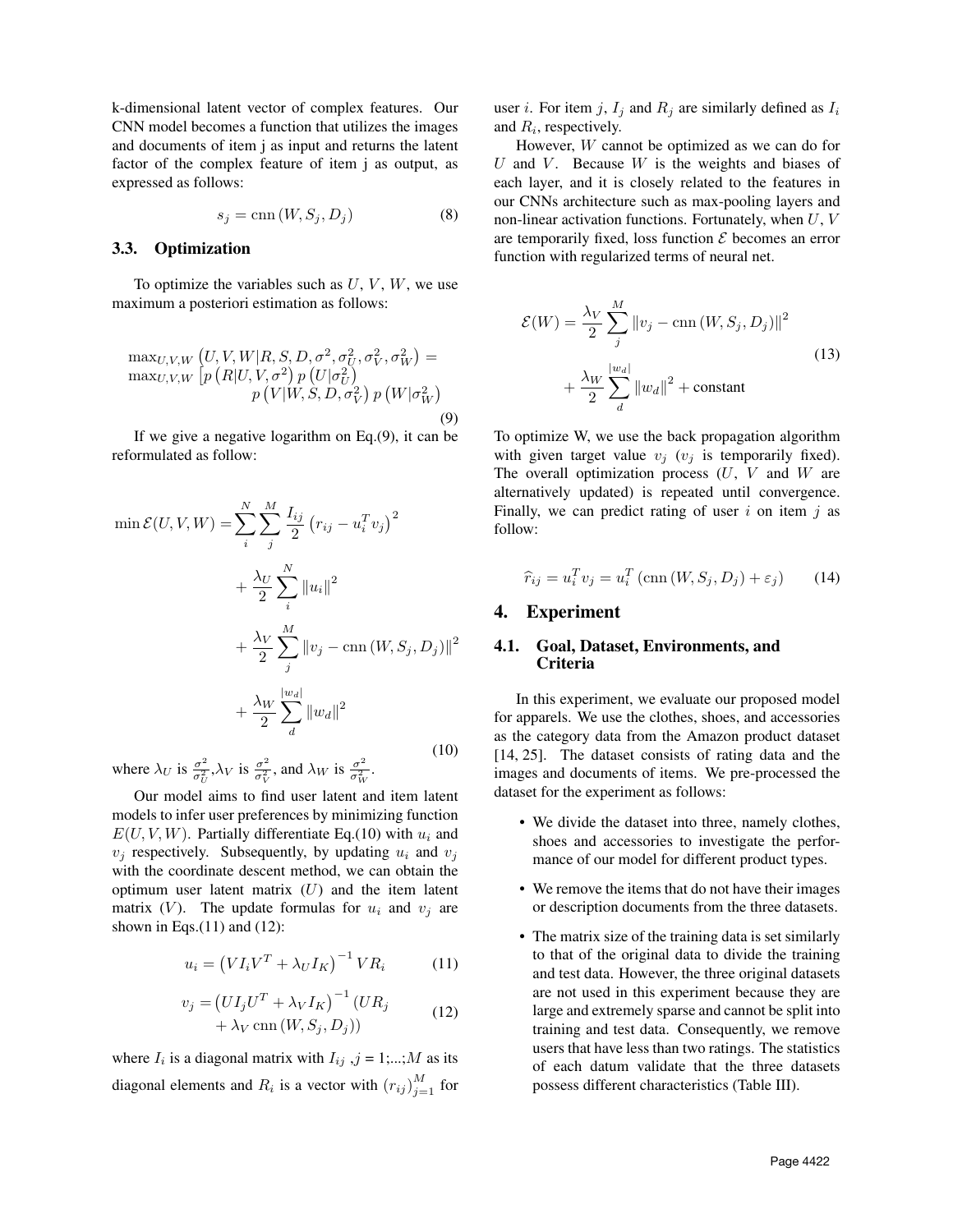|  | Table 3. Detail Statistics of the Three Datasets |  |  |
|--|--------------------------------------------------|--|--|
|  |                                                  |  |  |

| <b>Dataset</b> | <b>Users</b> | <b>Items</b> | <b>Ratings</b> | <b>Density</b> |
|----------------|--------------|--------------|----------------|----------------|
| Clothes        | 8222         | 8513         | 19654          | $0.0281\%$     |
| Accessories    | 3889         | 3507         | 8544           | 0.0626%        |
| <b>Shoes</b>   | 622          | 749          | 1334           | $0.286\%$      |

|  | Table 4. Hyperparameters |
|--|--------------------------|
|--|--------------------------|

| Model        | <b>Clothes</b> |             |             | Accessories | <b>Shoes</b>  |             |
|--------------|----------------|-------------|-------------|-------------|---------------|-------------|
|              | $\lambda_{II}$ | $\lambda_V$ | $\lambda_U$ | $\lambda_V$ | $\lambda_{U}$ | $\lambda_V$ |
| <b>PMF</b>   | 0.1            | 0.1         | 0.1         | 0.1         | 01            | 0.1         |
| ConvMF       |                | 10          |             | 10          | 01            | 10          |
| <b>ISFMF</b> |                |             |             | 0.1         |               |             |
| <b>DDFMF</b> |                |             |             |             |               |             |

We compare the DDFMF with the following baselines:

- PMF [19]: PMF is a standard rating prediction model for user ratings only.
- ConvMF [4]: This model was introduced by Kim et al. It uses the contextual features of items to improve the rating prediction accuracy.
- ISFMF [16]: This model is that we used transfer learning to integrate DeepContour into the model proposed by Duan et al.

# 4.2. Experiment Setup

Our experimental environment uses the Keras Python library [26] with NVIDIA GeForce Titan X. The parameter settings are as follows:

- The size of the latent dimension of  $U$  and  $V$  is set at 50.(we set the same value of U and V for all models)
- The size of the input image is set at  $45 \times 45$ . (same size as the pre-trained Deepcontour model and ISFMF)
- The maximum length of documents and set the size of vocabulary is set at 300 and 8000, respectively.(same value as the convMF)
- Each dataset is randomly split into training, validation,and test sets.

We select the hyperparameters ( $\lambda_U$ ,  $\lambda_V$ ) via grid search; for different models, these hyperparameters may vary. Table IV lists the best combination of hyperparameters  $(\lambda_U, \lambda_V)$ . For the evaluation measure, we use the root mean squared error (RMSE), as shown as follows:

$$
\text{RMSE} = \sqrt{\frac{\sum_{i,j}^{N,M} (r_{ij} - \hat{r}_{ij})^2}{\text{ratings}}}
$$
(15)

For the reliability of our results, we repeat the evaluation procedure 10 times and report the mean test errors of each model.

#### 4.3. Experimental Results

Table 5. Overall RMSE Test on Clothes Dataset

| Model        | Ration of training data |        |        |  |  |
|--------------|-------------------------|--------|--------|--|--|
|              | 70%                     | 80%    | 90%    |  |  |
| <b>PMF</b>   | 1.646                   | 1.603  | 1.592  |  |  |
| ConvMF       | 1.327                   | 1.272  | 1.261  |  |  |
| <b>ISFMF</b> | 1.21                    | 1.165  | 1.177  |  |  |
| <b>DDFMF</b> | 1.168                   | 1.131  | 1.129  |  |  |
| Imp.1        | 12%                     | 11.10% | 10.50% |  |  |
| Imp. 2       | 3.50%                   | 2.90%  | 4.10%  |  |  |

Table 6. Overall RMSE Test on Accessories Dataset

| Model        | Ration of training data |       |       |  |
|--------------|-------------------------|-------|-------|--|
|              | 70%                     | 80%   | 90%   |  |
| <b>PMF</b>   | 1.724                   | 1.602 | 1.641 |  |
| ConvMF       | 1.459                   | 1.398 | 1.450 |  |
| <b>ISFMF</b> | 1.363                   | 1.302 | 1.389 |  |
| <b>DDFMF</b> | 1.342                   | 1.283 | 1.331 |  |
| Imp.1        | 8%                      | 8.2%  | 8.1%  |  |
| Imp. 2       | 1.5%                    | 1.4%  | 4.1%  |  |

| Table 7. Overall RMSE Test on Shoes Dataset |  |  |  |
|---------------------------------------------|--|--|--|
|                                             |  |  |  |

| Model        | Ration of training data |       |  |  |  |
|--------------|-------------------------|-------|--|--|--|
|              | 80%                     | 90%   |  |  |  |
| <b>PMF</b>   | 1.882                   | 1.623 |  |  |  |
| ConvMF       | 1.263                   | 1.261 |  |  |  |
| <b>ISFMF</b> | 1.186                   | 1.341 |  |  |  |
| <b>DDFMF</b> | 1.179                   | 1.297 |  |  |  |
| Imp.1        | 6.7%                    | 0.7%  |  |  |  |
| Imp. $2$     | $0.6\%$                 | 3.3%  |  |  |  |

| Table 8. Results of T-test on Shoes Dataset (90% |
|--------------------------------------------------|
| training data)                                   |

| Models                     | P value         |
|----------------------------|-----------------|
| <b>DDFMF</b> versus ConvMF | 0.143547 > 0.05 |
| <b>DDFMF</b> versus ISFMF  | 0.009217 < 0.05 |
| ISF versus ConvMF          | 0.028917 < 0.05 |

# 4.3.1 Results on Clothes Dataset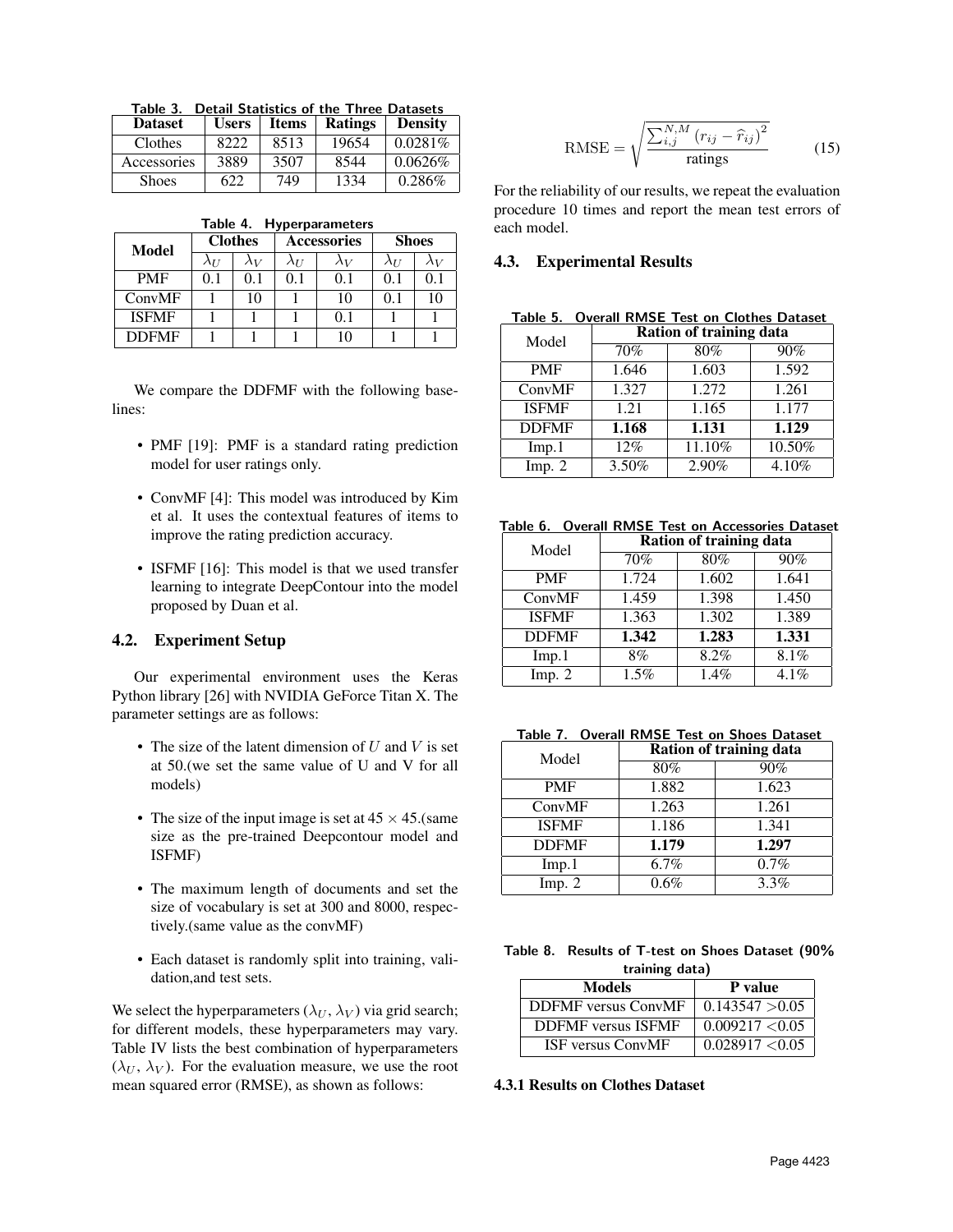Table V shows the overall RMSE of the PMF, ConvMF, ISFMF, and DDFMF on the clothes dataset. Imp. 1 and Imp. 2 denote the improvement, in which our model outperforms the ConvMF and the ISFMF, respectively. In comparison with the other three models, DDFMF achieves significant performance on the clothes dataset. The improvement of our model over the best competitor, namely, ISFMF, increases consistently from 4.1% to 2.9%. Using document and visual information simultaneously can produce accurate results. In addition, using visual information alone is better than with document information.

#### 4.3.2 Results on Accessories Dataset

Table VI shows the overall RMSE of the PMF, ConvMF, ISFMF, and DDFMF on the accessories dataset. Imp. 1 and Imp. 2 denote the improvement, in which our model outperforms the ConvMF and the ISFMF, respectively. In comparison with the other three models, DDFMF attains significant performance on the accessories dataset. The improvement of our model over the best competitor, namely, ISFMF, increases consistently from 4.1% to 1.4%. However, when the training set is 90%, the accuracy of all the models decrease.

#### 4.3.3 Results on Shoes Dataset

Table VII shows the overall RMSE of the PMF, ConvMF, ISFMF, and DDFMF on the shoes dataset. Imp. 1 and Imp. 2 represent the improvement, in which our model outperforms the ConvMF and the ISFMF, respectively. The performance of our model on the shoes dataset is poor compared with the other three models, as shown by the p value between the three models (Table VIII). When the training set is 90%, the accuracy of our model is almost the same as that of ConvMF. Moreover, using visual information alone is worse than with document information.

### 5. Conclusion

In this study, we determine whether the use of image shape and contextual features of items can effectively improve the rating prediction accuracy of an apparel recommendation system.We also propose a novel probabilistic model embedded in double CNNs for document and visual information with PMF. Our experimental results corroborate that the DDFMF significantly outperforms the other competitors. However, our model does not perform well in the shoes dataset. Possibly, the image shape feature is not suitable for this dataset.

For future works, we intend to use different visual information to investigate the accuracy of the recommendation system. [27]

# 6. Acknowledgement

We gratefully acknowledge the support of JSPS KAKENHI Grant Numbers 16K01250 to use GPU and NVIDIA Corporation with the donation of the Titan Xp GPU used for this research.

#### 7. References

#### References

- [1] R.Saga, Y.Hayashi, and H.Tsuji, "Hotel recommender system based on user's preference transition," *In Proceedings of the 2008 IEEE International Conference on Systems, Man and Cybernetic*, pp. 2437–2442, Oct. 2008.
- [2] J. Liu, C. Wu, and W. Liu, "Bayesian probabilistic matrix factorization with social relations and item contents for recommendation," *Decision Support Systems*, vol. vol.55, pp. 838–850, June 2013.
- [3] Y.-D. Kim and S. Choi, "Scalable variational bayesian matrix factorization with side information," *in Proceedings of the 22nd International Conference on Artificial Intelligence and Statistics*, pp. 493–502, 2014.
- [4] D. Kim, C. Park, J. Oh, S. Lee, and H. Yu, "Convolutional matrix factorization for document context-aware recommendation," *in Proceedings of the 10th ACM Conference on Recommender Systems Artificial Intelligence and Statistics*, pp. 233–240, 2016.
- [5] J. Liu, D. Wang, and Y. Ding, "Phd: A probabilistic model of hybrid deep collaborative ltering for recommender systems," *in Proceedings of the 9th Asian Conference on Machine Learning*, pp. 224–239, 2017.
- [6] H. Wang, N. Wang, and D.-Y. Yeung, "Collaborative deep learning forrecommendersystems," *in Proceedings of the 21th ACM SIGKDD International Conference on Knowledge Discovery and Data Mining*, pp. 1235–1244, 2015.
- [7] C. Wang and D. M. Blei, "Collaborative topic modeling for recommending scientic articles," *in Proceedings of the 17th ACM SIGKDD International Conference on Knowledge Discovery and Data Mining*, pp. 448–456, 2011.
- [8] Z. S. T. Z. H. L. C. X. S. Liu, J. Feng and S. Yan, "Hi,magic closet, tell me what to wear!," *in Proceedings of the 20th ACM International Conference on Multimedia*, p. 619628, 2012.
- [9] X. Y. Y. Hu and L. S. Davis, "Collaborative fashion recommendation:a functional tensor factorization approach," *in Proceedings of the 23rd ACM international conference on Multimedia*, pp. 129–138, 2017.
- [10] L. Y. S. Zhang and A. Sun, "Deep learning based recommender system: A survey and new perspectives," *arXiv preprint arXiv:1707.07435*, July 2017.
- [11] M. W. H. T. H. Nguyen and L. Schmidt-Thieme, "Personalized tag recommendation for images using deep transfer learning," *in Machine Learning and Knowledge Discovery in Databases*, pp. 705–720, Sept. 2017.
- [12] J. T. K. S. S. R. S.Wang, Y.Wang and H. Liu, "What your images reveal: Exploiting visual contents for point-of-interest recommendation," *in Proceedings of the 26th International Conference on World Wide Web*, p. 391400, 2017.